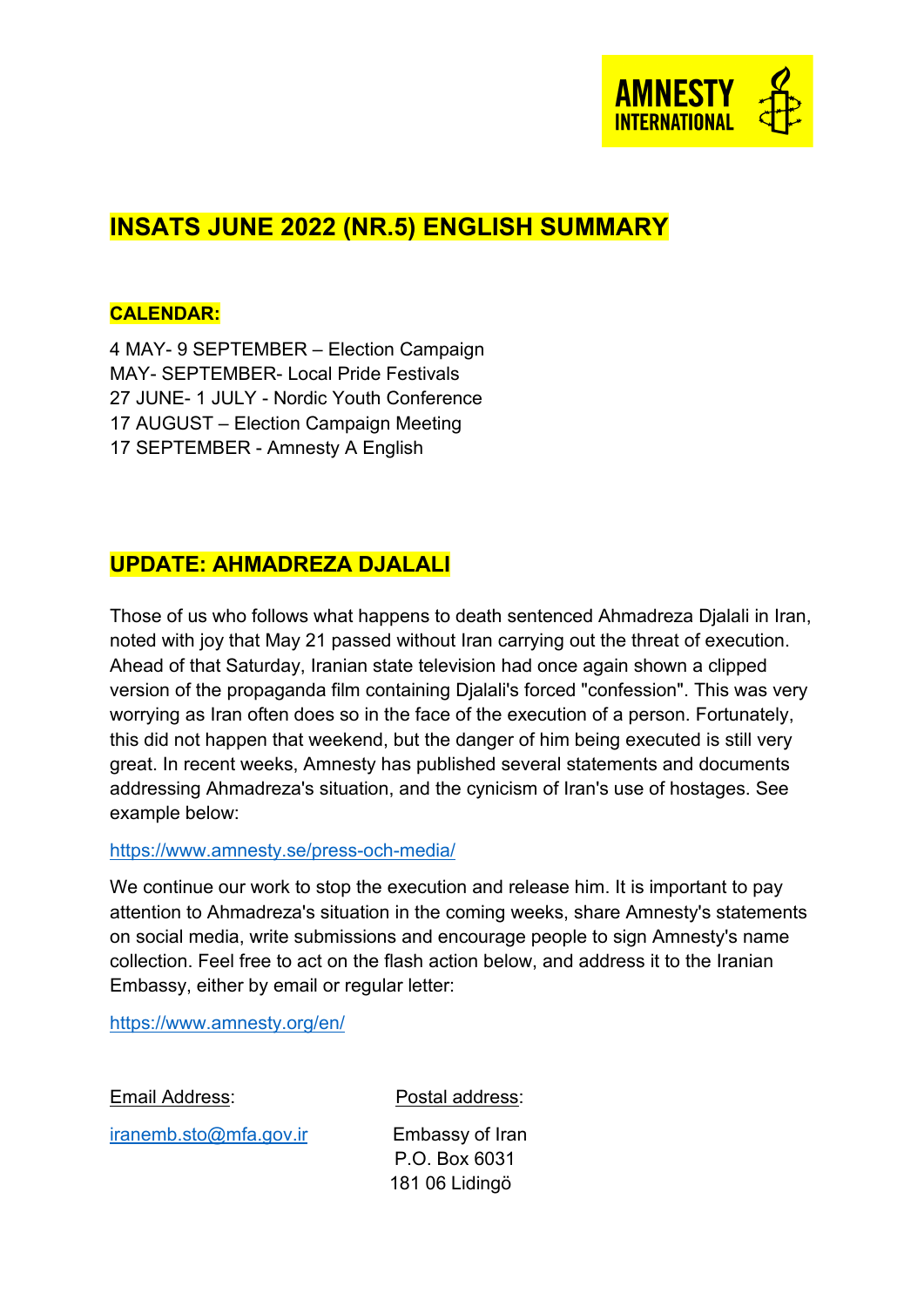

# **ELECTION CAMPAIGN-FOCUS ON POLITICIANS**

*The election is rapidly approaching and drawing attention to human-rights issues is ever more important. Now, as we are getting charged for the final campaigning, we are turning our attention toward politicians.* 

# **CAMPAIGN MEETING AUGUST 17TH**

How do you effectively question candidates? What are the important dates to keep in mind? What ideas do we have before the final push? We will also discuss the coming collection of signatures. Come join in the brainstorming and pep!

**What:** Digital campaign meeting **When:** 17 August 18.00 - 19.30 **How:** Sign up here: [aktivism.amnesty.se/forms/anmalan-till-kampanjtraff-for](https://aktivism.amnesty.se/forms/anmalan-till-kampanjtraff-for-valplattformen/)[valplattformen/](https://aktivism.amnesty.se/forms/anmalan-till-kampanjtraff-for-valplattformen/)

### **ORDER MATERIALS!**

It's time to order campaign materials! These materials contain information about the campaign and the four focus areas. The following materials are available:

\*Question form: A form prepared with questions for politicians in campaign booths.

\*Campaign poster: Our "Inget Val" ("No Choice") poster that can be set up in schools and on poster pillars, for example.

\*Petition list: In August, we are organizing a petition directed at the incoming government, reminding them to hold their promise to respect human rights.

Order materials here: [aktivism.amnesty.se/forms/valplattformen-materialbestallning/](https://aktivism.amnesty.se/forms/valplattformen-materialbestallning/)

Not signed up for the campaign yet? Do so here: [aktivism.amnesty.se/forms/-till](https://aktivism.amnesty.se/forms/anmalan-till-valplattformen-2022/)[valplattformen-2022/](https://aktivism.amnesty.se/forms/anmalan-till-valplattformen-2022/)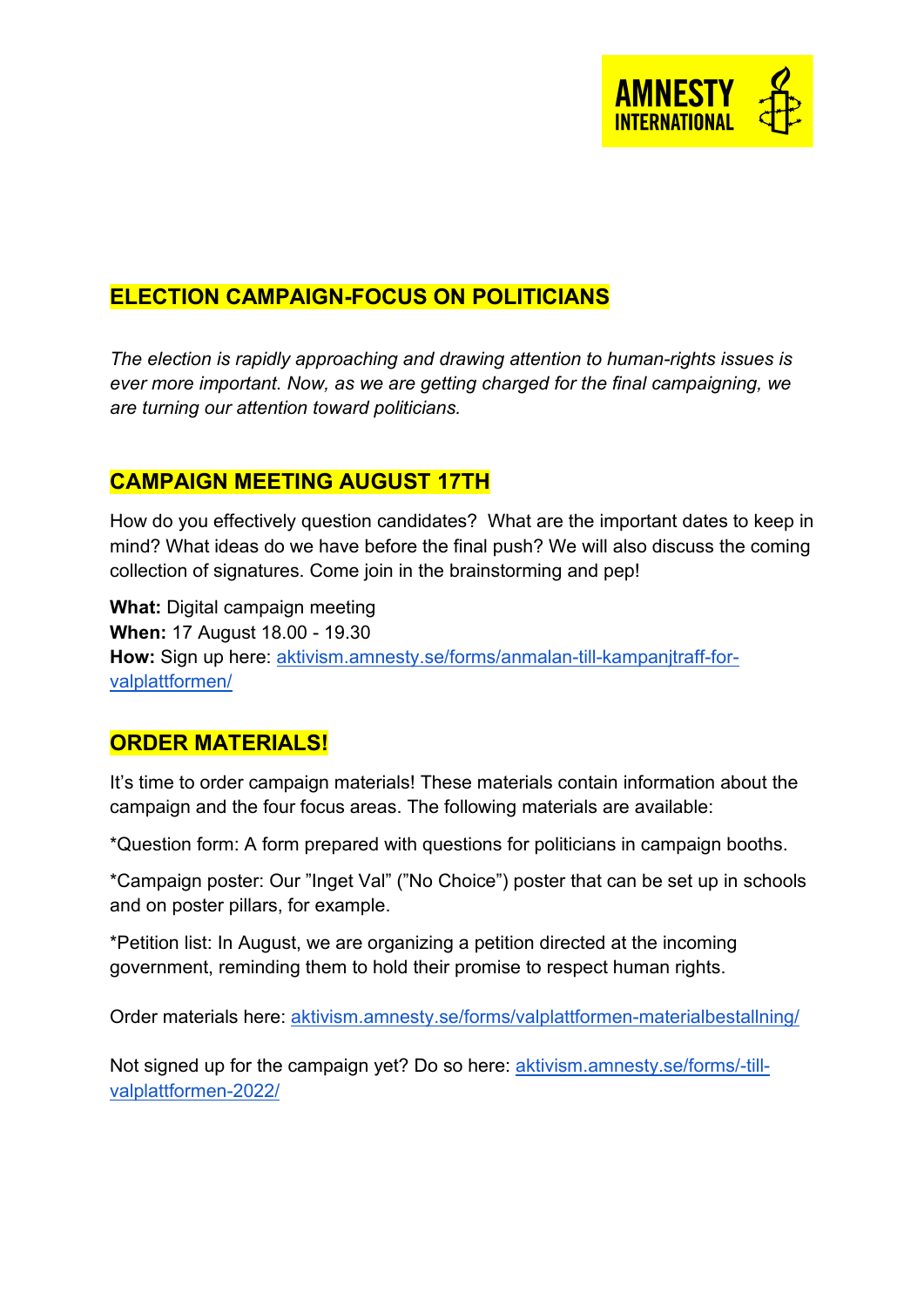

### **ELECTION CAMPAIGNING AT YOUR SCHOOL!**

Are you a youth activist group? Prior to the election, most high schools organize school elections. Take the opportunity to act with the election campaign! For example, if your school is visited by party representatives, question them with the help of our question form. This is also a great opportunity to collect signatures, deck the halls with the "Inget Val" poster, and recruit new members.

# **PRIDE 2022 - MARCH FOR THOSE WHO CAN´T**

*The right to live according to one's sexual orientation and gender identity is a fundamental human right, but all around the world LGBTQ+ people face harassment, persecution, discrimination and violence because of who they are and whom they love.* 

### **TAKE ACTION DURING PRIDE!**

It's summer and that means Pride festivals are getting underway around the country and the world! It is an important time for us to draw attention to the human-rights violations LGBTQ+ people endure every day, so make sure that your group takes part in shining Amnesty's light during your local Pride festival! Set up a tent, don your vests, let folks know about Amnesty's work and mobilize people for our LGBTQ+ network. Take part in the Pride parades and march for those who can't!

### **MATERIALS**

On our activist portal [\(aktivism.amnesty.se/hbtqi/\)](https://aktivism.amnesty.se/hbtqi/) you can find a wide variety of materials linked to LGBTQ+ rights. You can find, for example, demonstration posters, regular posters and information sheets that can be printed out and taken to your local festivals.

#### **SIGN UP!**

Will your group take part in Pride this summer? Make sure to sign up for the campaign! Signing up makes it easier for us to send you materials, updates and other important information about Pride and LGBTQ+ rights. If you've already planned out what you'll do, please let us know using this form: [aktivism.amnesty.se/forms/vi](https://aktivism.amnesty.se/forms/vi-kommer-agera-under-pride-2022/)[kommer-agera-under-pride-2022/](https://aktivism.amnesty.se/forms/vi-kommer-agera-under-pride-2022/)

Together, we're standing up for LGBTQ+ rights!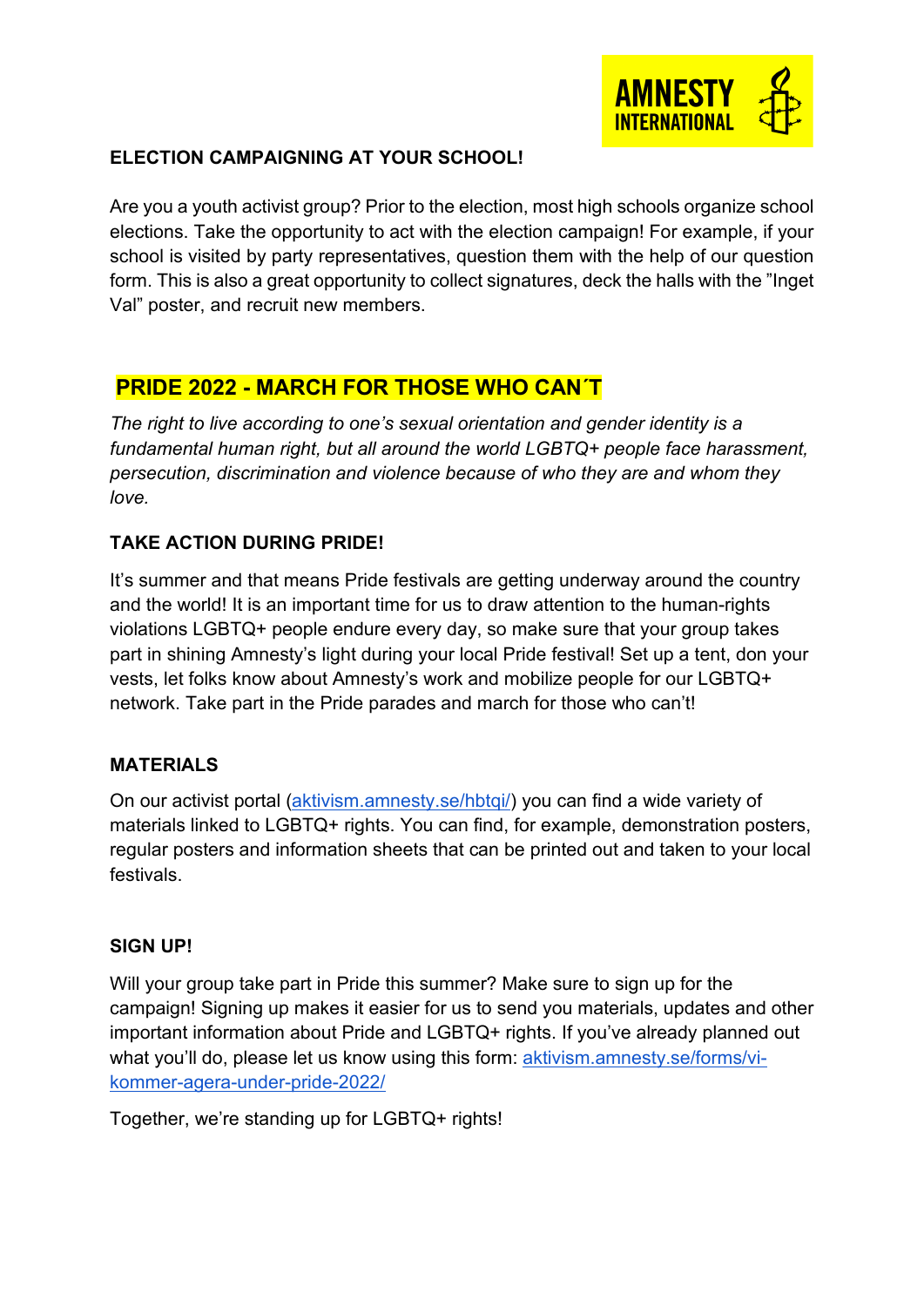

# **YEARLY REPORT ON THE DEATH PENALTY**

Amnesty's yearly report on the death penalty is now published. During 2021, Amnesty reported 579 executions in 18 countries. This is a 20% increase from the previous year, but it is also the second lowest number of executions Amnesty has reported since 2010. Read the entire report for 2021 [here!](https://www.amnesty.se/press-och-media/#/pressreleases/doedsstraffet-i-vaerlden-2021-statligt-sanktionerat-doedande-paa-uppgaang-med-allt-fler-avraettningar-i-iran-och-saudiarabien-3184155)

You can find information about our report on the death penalty here: [aktivism.amnesty.se](https://aktivism.amnesty.se/dodsstraff/)

### **QUESTIONS AND IDEAS?**

Contact our program coordinator: Fartun Andersson Ramnemo, [fartun.andersson](mailto:fartun.andersson-ramnemo@amnesty.se)[ramnemo@amnesty.se](mailto:fartun.andersson-ramnemo@amnesty.se)

### **NOTES ON THE ANNUAL MEETING**

The year's biggest forum for members' influence is concluded. Amnesty's members have decided on 11 motions and proposals and have, among other things, charged the board with clarifiations and changes in policy documents as well as the nowratified activity strategy for 2022-2030.

### **THE ANNUAL MEETING'S NEW FORMAT**

This year, we've tried out some new methods, including broadasting the opening day from a studio and using digital tools to facilitate decision-making and preparation. We'll use what we've learned, as well as participants' thoughts and opinions, to make next year's meeting even better!

### **THE ANNUAL MEETING IN NUMBERS**

- 160 members eligible to vote registered
- 100 of whom participated in the meeting
- 27 people elected to positions of trust
- 19 of whom were voted in for the first time!

Members sent in no fewer than eight motions and the board left six proposals, which amounts to 14 motions (ten of which were dealt with during the meeting; four of which were rescinded).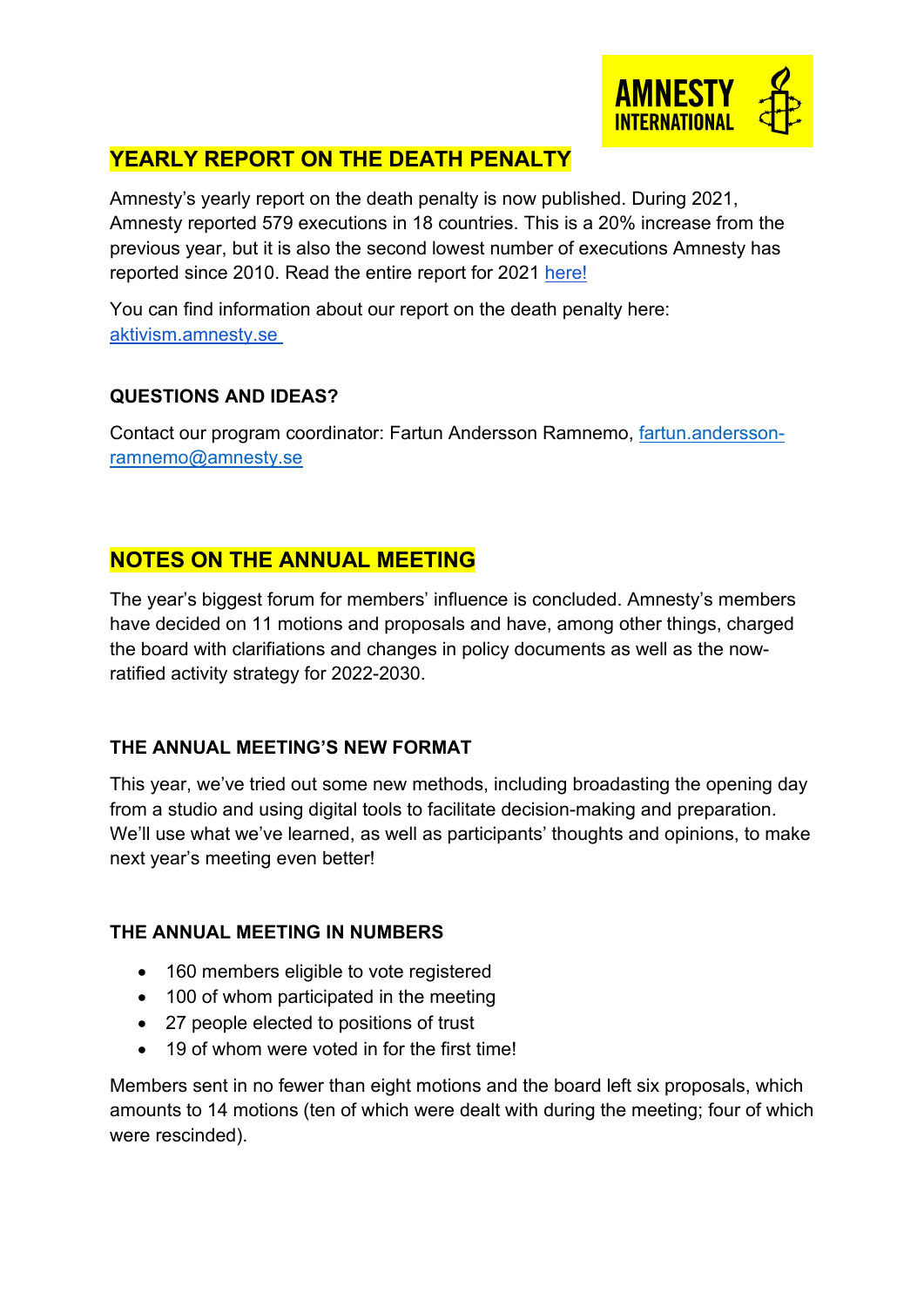

### **DECISIONS**

The yearly meeting's decisions will be available in their entirety when the protocol is uploaded and sent out. Here's a selection of what was decided upon:

- Updated principles for compensation for positions of trust according to Skatteverket's guidelines
- Changes in regulations pertaining to personal representation on the steering board: two representatives rather than one with a stand-in.
- Membership fees remain 240SEK for full paying members (160 for partially paying members and free for members under 18)
- The yearly meeting's protocol will be available 30 days after the meeting, instead of 10 weeks (as previously)
- The steering committee was tasked with reviewing guidelines for consumption of alcohol given that Amnesty Sweden does not pay for alcohol.

### **OUR NEW ACTIVITY STRATEGY**

"Making Noise, Defending Lives" - The Annual Meeting in May decided to accept the proposal for the Swedish activity strategy for 2022-2030 that the section leadership put forth, with a few changes. The focus is now on accomplishing what we've agreed on.

### **THREE IMPORTANT PARTS OF THE ACTIVITY STRATEGY:**

- Working to become an anti-racist organization is going to demand patience, long-sightedness and attention to our own actions. Amnesty's international secretariat has produced an anti-racist framework that will soon be implemented globally. The anti-racist framework stands on three pillars: symbolic changes ("what we see"), attitudinal changes ("what we believe") and structural changes ("what we do") and pertains to us as an organization, those with whom we work and our outreach work (culture-community-campaigns).
- Becoming an unstoppable movement with "people power". Our new activity strategy clearly shows that we want to remain being a grassroot democratic movement based on participation. The concept "people power" does not only mean that we are many who work together. It also means that those of us with power and influence share that power and make space for others; that we all take responsibility for the organization and its development; and that we become a movement for human rights that is driven by the many, not the few.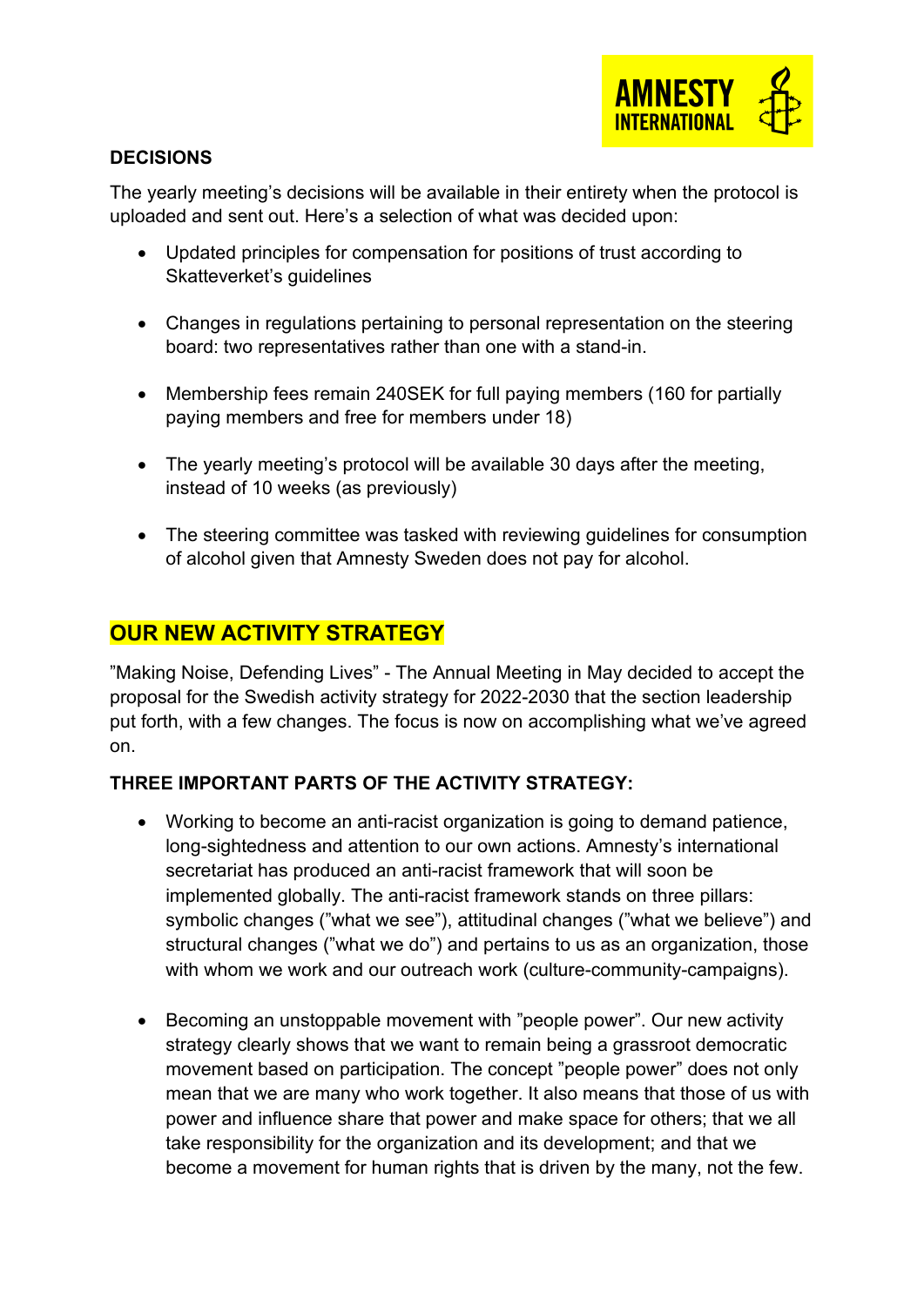

• Amnesty International has its origins in acting on behalf of citizens' and political rights. Thus it was founded in 1961. However, for many years, we have been advocating that human rights are seen as indivisible and interdependent and that they are therefore universal. Our new activity strategy gives us several important tasks. First, that we hold fast to the principle that human rights are indivisible and interdependent. Second, that we strive to highlight that the work we do for human rights on local, national and global levels is closely linked.

P.S. Have a great summer! Do you have any thoughts, questions, or feedback? Get in touch with: [anna.johansson@amnesty.se.](mailto:anna.johansson@amnesty.se)

### **THE WINNERS OF THE ACTIVISTPRIZES 2021**

#### **ACTIVITY AWARD 2021**

Winner: Student group in Uppsala & Stockholm district, for their work in supporting migrant workers' rights in Qatar, in advance of the World Cup in Qatar.

#### **CREATIVITY AWARD 2021**

Winner: Kollektiv Sorg, for creating space for sharing of experience and collecting healing for those affected by street violence

#### **ENGAGEMENT PRIZE 2021**

Winner: Ulla Lind, for her tireless work as district representative in Kalmar-Kronoberg

### **ACTIVIST MATERIALS DURING THE SUMMER**

Do you need materials during the summer? Distribution will be closed between 17 June and 25 July, so make sure to send in our orders for the summer before then!

Campaign-related materials will still be sent out.

### **QUESTIONS DURING THE SUMMER**

If you have questions about contributions, activities or otherwise during the summer, feel free to get in touch with:

[engagemang@amnesty.se](mailto:engagemang@amnesty.se)